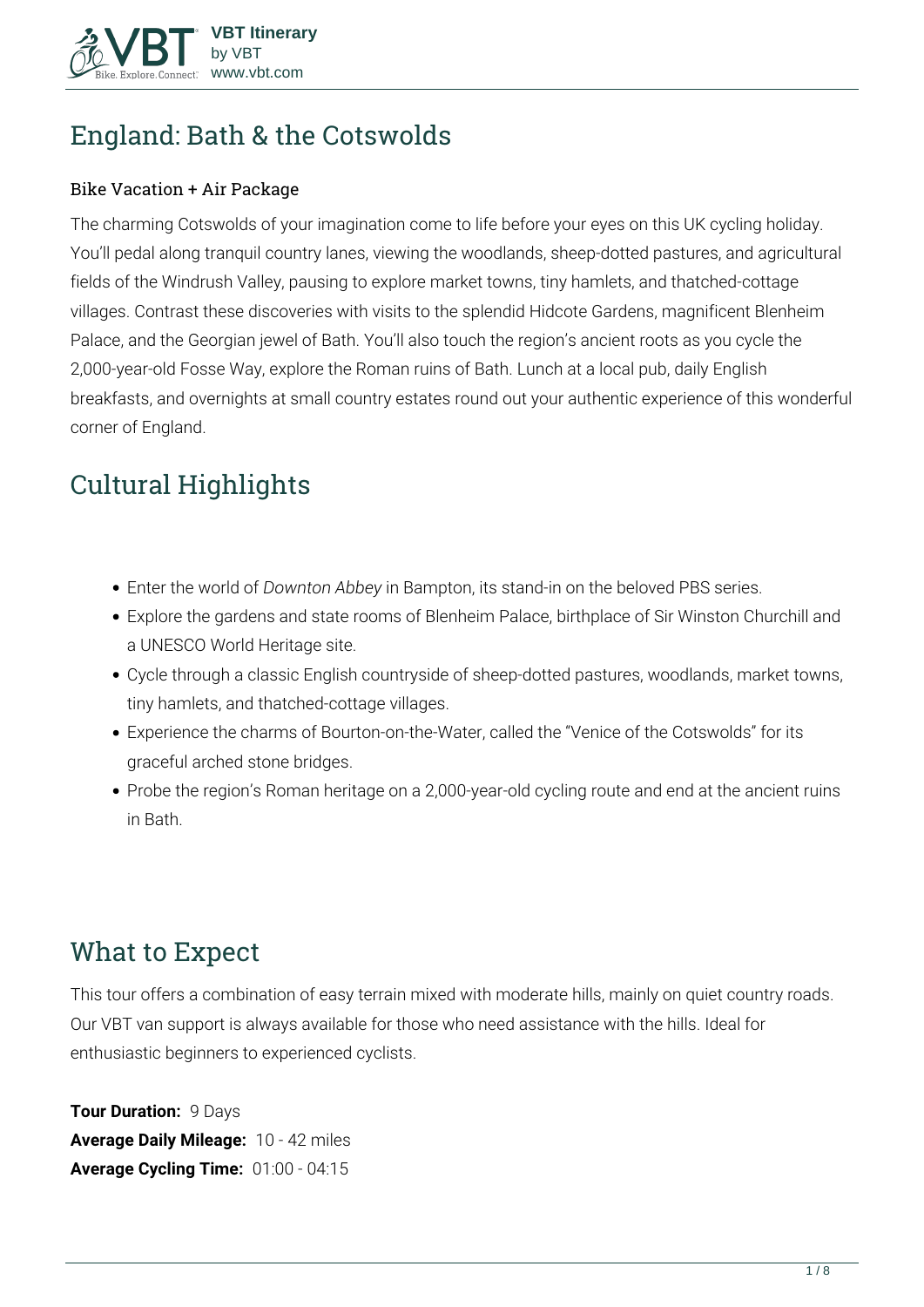

**Group size:** 20 max

# **Climate Information**

**Average High/Low Temperature (°F)** May 61º/46º, Jun 64º/52º, Jul 68º/55º, Aug 68º/55º, Sep 63º/52º, Oct 55º/46º **Average Rainfall (in.)** May 0, Jun 0, Jul 0, Aug 0, Sep 0.9, Oct 0

## **DAY 1: Depart from the United States or Canada**

All you have to do is get to the airport. On our Air Packages, we'll take care of the rest, handling all the logistics, so you can travel with peace of mind. Spend your first night aloft and arrive refreshed for an unforgettable trip.

### **DAY 2: Arrive in London / Travel to Oxford**

A VBT representative will greet you at the London airport to start your adventure off right. A complimentary car service will whisk you to your centrally located hotel in Oxford. From here, you are perfectly positioned to explore this charming city at your leisure.

## **DAY 3: Oxford / VBT Bicycling Vacation begins / Burford**

There'll be time to relax or explore Oxford after an included breakfast this morning. After checking out, you can store your luggage at the hotel's reception desk as you will not leave Oxford until after lunch. Plan to eat lunch or a snack on your own before meeting your VBT representative, as the next scheduled meal is dinner. Meet your VBT representative in the hotel lobby at 1:00 p.m. Please ensure you are dressed ready to start cycling. You may change into your biking gear in the hotel's public restrooms.

All guests: Take a short shuttle to the village of Bampton, the start of your cycling adventure. After a safety and bike-fitting session, enjoy a pleasant pedal through the countryside to Bampton. This charming village will seem familiar to Downton Abbey fans: it doubled as the fictional Yorkshire village of Downton in the beloved PBS series. Continue cycling through small hamlets and past tree-lined fields into Burford, your home for the next two nights.

Tonight, enjoy a welcome dinner in the hotel's restaurant.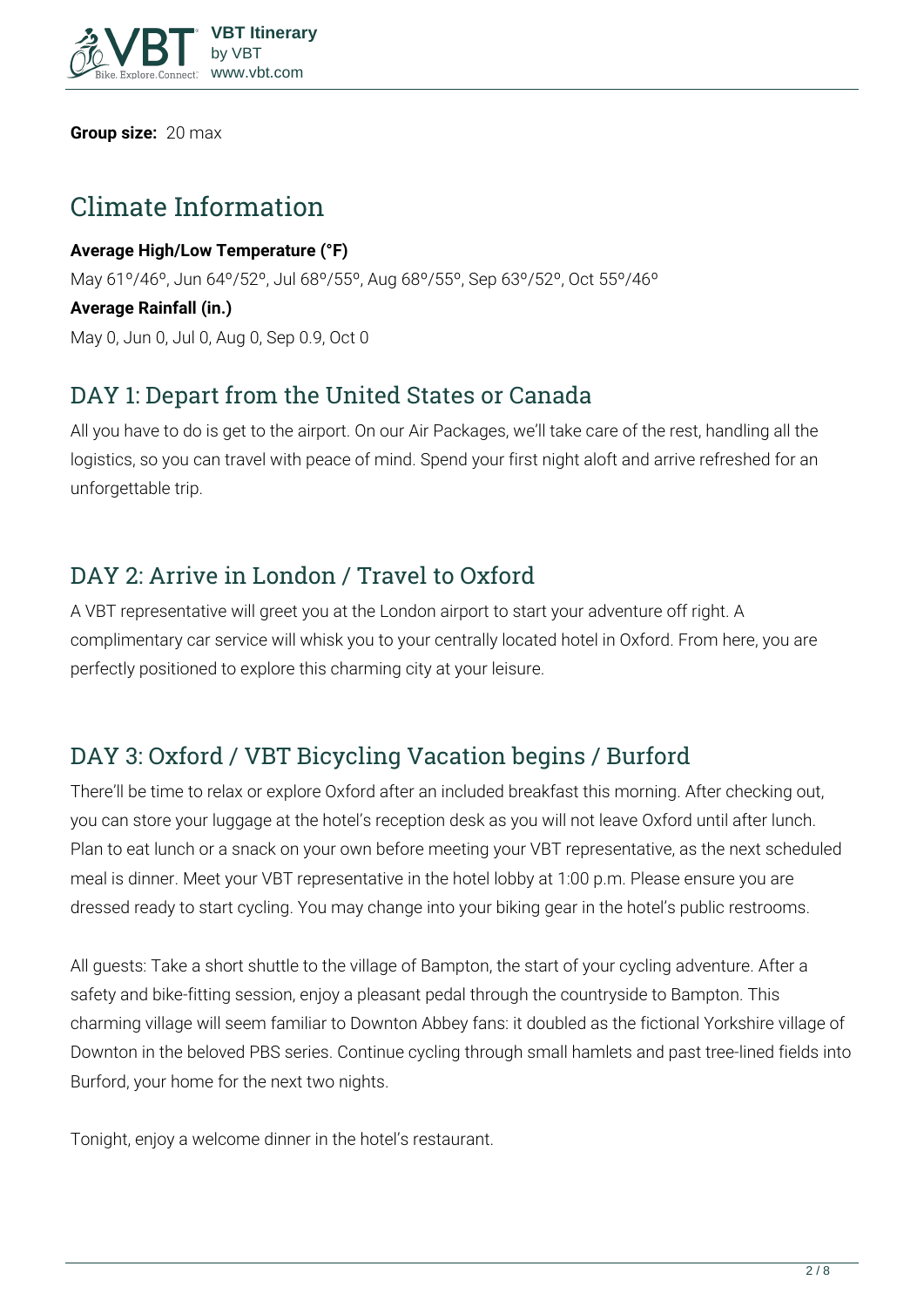

**Today's Ride Choices**

**Afternoon** Bampton to Burford — 19 km (12 miles)

**What to Expect:** Cycle along mainly flat quiet country lanes, with a gradual incline into Burford.

**Cumulative Distance Range:** 19 km (12 miles)

**Included Meals:** Breakfast, Dinner

#### **DAY 4: Windrush Valley/Blenheim Palace**

Cycle the breathtaking Windrush Valley today, crossing the river and traversing the rolling hills of the Cotswolds. Ride through the sylvan Wychwood Forest to the village of Leafield and the charming market town of Charlbury. The centerpiece of the day is your visit to Blenheim Palace, birthplace of Sir Winston Churchill and a UNESCO World Heritage site. The 2,000-acre estate features beautifully manicured grounds laid out by one of England's—and history's—great landscape designers, Capability Brown. All pathways lead to the resplendent palace, where you have free time for lunch and an included visit of the state rooms and the Churchill exhibition. You may also enjoy a leisurely stroll around the grounds. After a rewarding visit, ride or shuttle back to Burford.

Dinner is on your own tonight. Burford has several options for a fine meal.

**Today's Ride Choices**

**Morning** Burford to Charlbury — 16 km (10 miles) | Burford to Blenheim Palace — 34 km (21 miles)

**Afternoon** Blenheim Palace to Burford — 32 km (20 miles)

**What to Expect:** Today's route is more undulating than yesterday's but again follows quiet country lanes. As you cycle the picturesque Windrush Valley, enjoy views of dry-stone walls, pastures, and agricultural fields along the roadside. Pass the great woodlands of Wychwood Forest before coasting into the small market town of Charlbury. Continue on to the breathtaking Blenheim Palace, the mid-point of the day, and enjoy the impeccably designed landscape as you explore the grounds and estate rooms. The afternoon route departs Blenheim and traces lovely country lanes to the thatched-cottage village of Minster Lovell. Continue along the Windrush Valley back into Burford.

**Cumulative Distance Range:** 16 – 67 km (10 - 41 miles)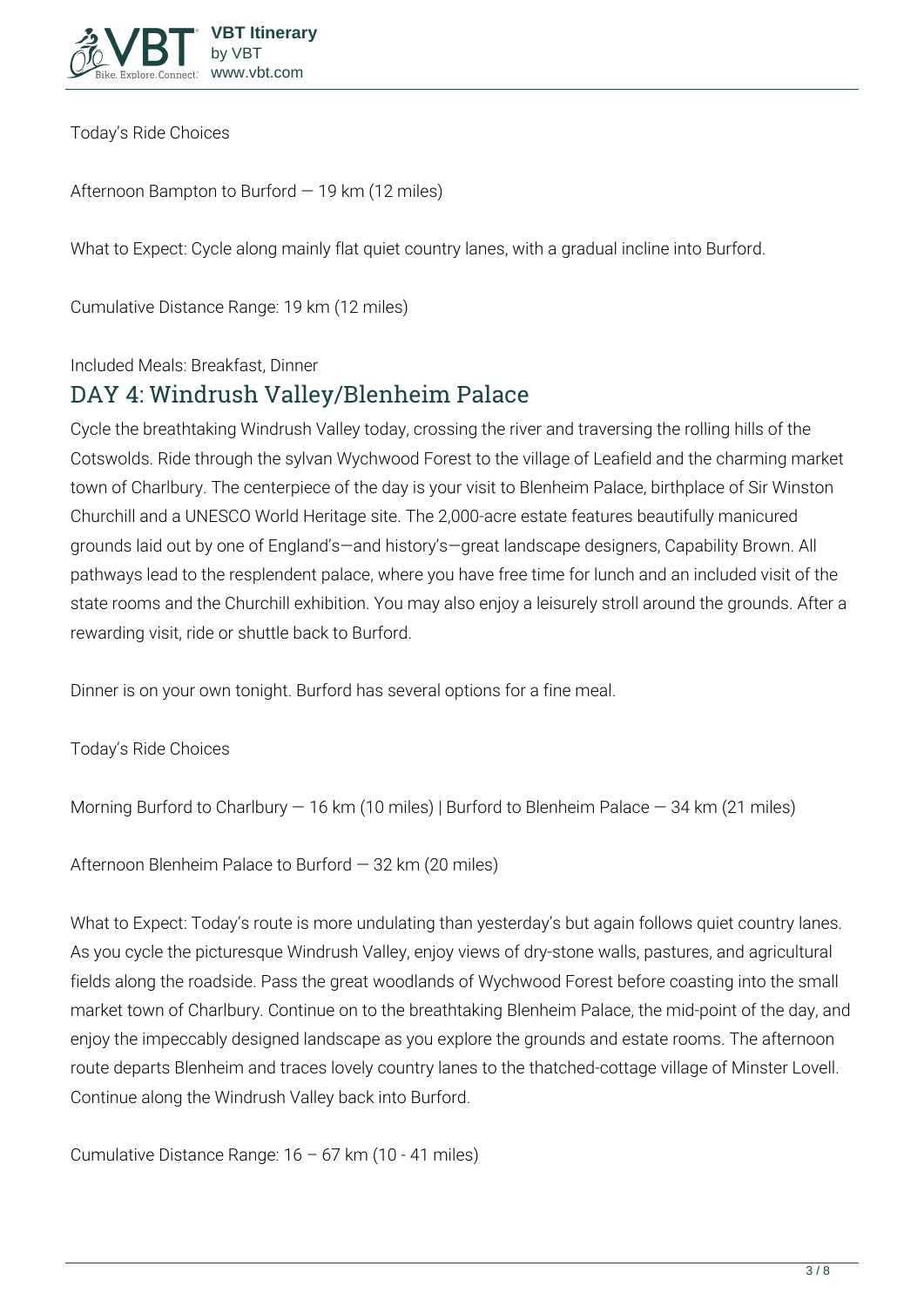

**Included Meals:** Breakfast

#### **DAY 5: Bourton-on-the-Water / Lower Slaughter**

More of the stunning Windrush Valley unfolds before you today, a picture-perfect canvas of the Cotswolds. By day's end, you will understand why our trip leaders call this peaceful region "happy valley." The Windrush was named for the way its namesake river winds through the rushes, or the tall grasses along the waterway's banks. Enjoy a spin through the historic Sherborne Estate, part of England's only remaining 17th-century deer course, created for sport by one John "Crump" Dutton.

Your route continues to one of the Cotswolds' treasures: Bourton-on-the-Water. This quaint village is sometimes called the "Venice of the Cotswolds" for the graceful arched stone bridges that cross the River Windrush in town. There'll be time to explore its many charms and have lunch on your own or even seek out a famous cream tea.

Later, cycle to the old mill town, Lower Slaughter. The handsome sandstone manor houses and churches recall a stately era of lords and ladies. It is pure pleasure to take a slow pedal through these quintessential English villages. After time here, you may shuttle to your next hotel in Moreton-on-Marsh, or enjoy a longer riding day through more beautiful countryside, where you may visit the renowned Daylesford Organic, one of the UK's most sustainable organic working farms. This evening, share your discoveries with fellow travelers over dinner at the hotel.

**Today's Ride Choices**

**Morning** Burford to Bourton-on-the-Water — 27 km (17 miles)

**Afternoon** Bourton-on-the-Water to Moreton-in-Marsh — 27 km (17 miles)

**What to Expect:** The route begins along the Windrush Valley, passing through the small hamlets of Little Barrington and Windrush. The day's main hill climb leads up to Clapton-on-the-Hill. Then it's a lovely downhill coast to Bourton-on-the-Water. Park your bike and enjoy a stroll around this pretty town with its many bridges and shops. Continue along more rolling countryside into the scenic village of Lower Slaughter. The day's longer option leads to the hamlets of Lower Swell and Upper Swell through pastures dotted with sheep.

**Cumulative Distance Range:** 27 – 56 km (17 - 35 miles)

**Included Meals:** Breakfast, Dinner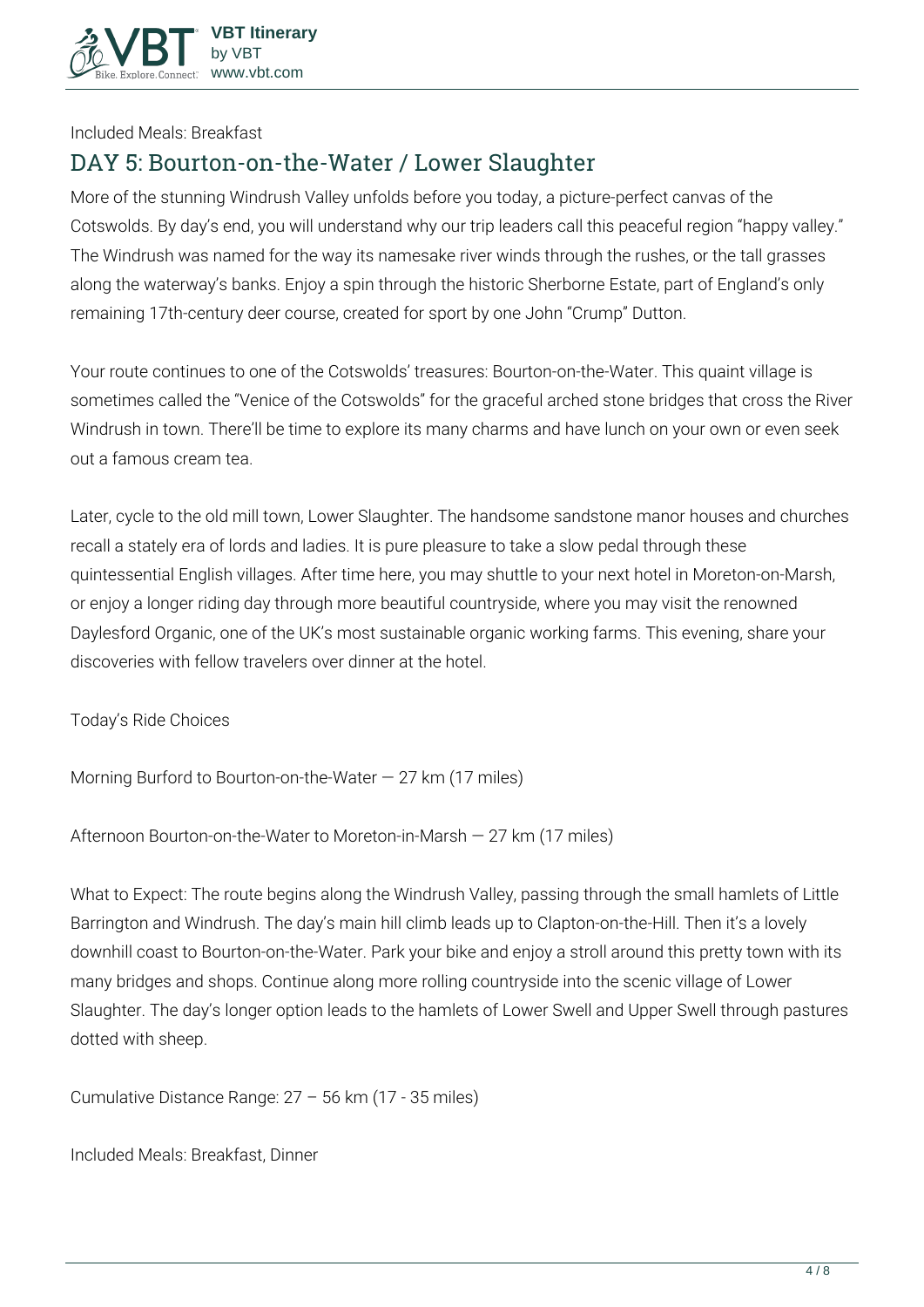

### **DAY 6: Chipping Campden / Hidcote Gardens / Broadway Tower**

After breakfast, set out into the magnificent hedge- and tree-lined country lanes of the North Cotswolds. Gentle hills surround you as you make your way to the small market town of Chipping Campden, home to the Cotswold "Olimpicks" and honey-hued limestone buildings. Browse its Market Hall and central High Street before continuing your ride to the American-inspired Hidcote Gardens, one of England's most influential Arts and Crafts gardens. Its colorful and intricately designed outdoor "rooms" are full of surprises.

After, you may ride or shuttle up to Broadway Tower, where, on a clear day, you will be rewarded with extensive views of the surrounding countryside. Lady Coventry of Worcester had this Gothic folly built at 1,204 feet (367 meters) above sea level strictly for her pleasure. The views take in 16 counties and stretch all the way to Wales on a clear day.

Inspired by this beguiling canvas, you continue your ride through the lavender fields at Snowshill and on to the tiny hamlet of Kineton for lunch at a local pub. Formerly owned by Corpus Christi College, The Halfway Inn creates the best homemade burgers in the Cotswolds and is well known for its great atmosphere and variety of pub dogs. After lunch, you may ride or shuttle back to the hotel.

This evening is free for you to explore Moreton-in-Marsh and try one of its restaurants.

#### **Today's Ride Choices**

**Morning** Moreton-in-Marsh to Hidcote Gardens — 19 km (12 miles) | Moreton-in-Marsh to Kineton — 41 km (26 miles)

**Afternoon** Kineton to Moreton-in-Marsh — 22 km (14 miles)

**What to Expect:** The first section of today's ride is slightly undulating along lovely tree- and hedge-lined country lanes, passing through pretty hamlets. Stop in Chipping Campden to explore ancient High Street and the Market Hall. You pass over the railway line on the outskirts of Chipping Campden, then cycle uphill towards Hidcote Gardens. Park your bike by the entrance and enjoy a visit. You can shuttle or cycle to Broadway Tower; the ride is 5.5 miles (8.9 km) with a long steady uphill climb. After you take in the 360-degree views, the route leads through beautiful countryside down a long, steady hill to the tiny village of Kineton, where a well-deserved pub lunch awaits. From here, either shuttle or ride through undulating country lanes back to the hotel.

**Cumulative Distance Range:** 19 – 64 km (12 - 40 miles)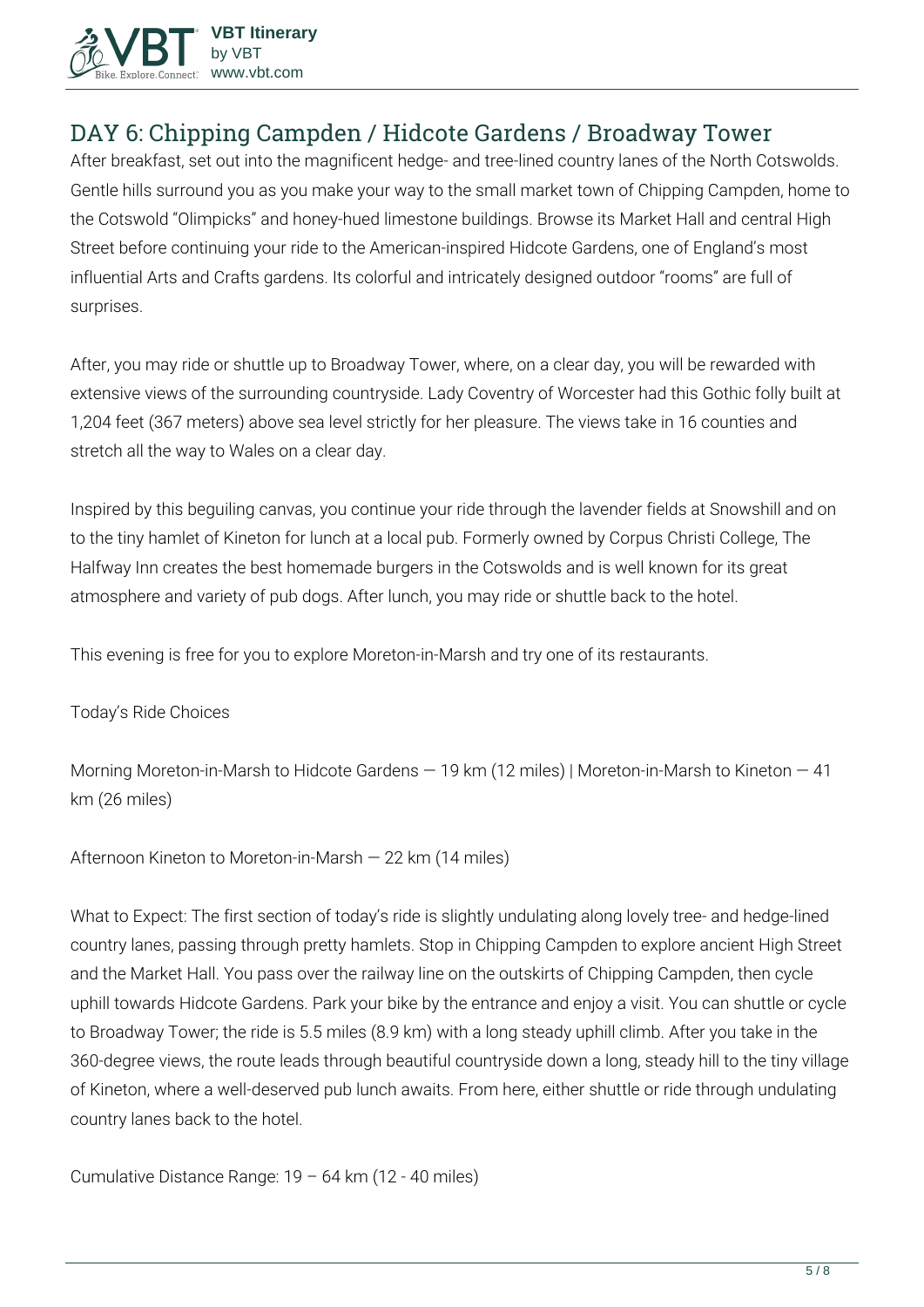

**Included Meals:** Breakfast, Lunch

## **DAY 7: Cycle through the Southern Cotswolds to Bath**

Shuttle this morning for about an hour through the stunning English countryside to the small hamlet of Westonbirt. From here, you cycle along the Fosse Way, a 2,000-year-old Roman route linking Exeter and Lincoln. Remarkable for ancient engineering, the road never veers more than six miles (10 km) from a straight line for its full distance of 182 miles (293 km). You, however, will ride just a fraction of this historic pathway, eventually leaving it to follow a road into the heart of Bath, the elegant Georgian jewel of England. You approach the city via the 200-year old Kennet and Avon Canal, lined with beautifully painted narrow boats.

Rendezvous with your trip leaders at the Holburne Museum. The rest of the day is free to enjoy lunch and the many sights of this beautiful city, including the unmissable Roman Baths, the Royal Crescent, the King's Circus, Jane Austen's House, and Bath Abbey. Bath also boasts many boutique shops and opportunities to join locals for English afternoon tea. Try one of the many local restaurants for dinner tonight.

**Today's Ride Choices**

**Morning** Westonbirt to Bath — 34 km (21 miles)

**What to Expect:** Today's route is relatively flat, with just three short uphill sections and a long downhill to join the canal. The route along the Fosse Way is very straight. Cycle along quiet lanes through beautiful countryside, a bit less sedate in feel to the northern Cotswolds but nonetheless beautiful. Upon reaching the canal, you follow a car-free towpath of compact gravel. Pass through one of the canal tunnels before arriving at the Holburne Museum. In keeping with local etiquette, please walk your bike through Sydney Gardens to the museum.

**Cumulative Distance Range:** 34 km (21 miles)

**Included Meals:** Breakfast

#### **DAY 8: Bradford-on-Avon / Lacock / Bath**

This morning's ride leads out of Bath along the Kennet and Avon canal, over the magnificent Dundus and Avoncliff aqueducts which were built to traverse the valley in 1800. Follow the river valley to the old wool town of Bradford-on-Avon, where you might stop for an early coffee or tea at one of the many cafés. Shuttle to lunch from here or continue riding to Lacock as the Cotswold Hills and Mendip Hills mark your progress along the way.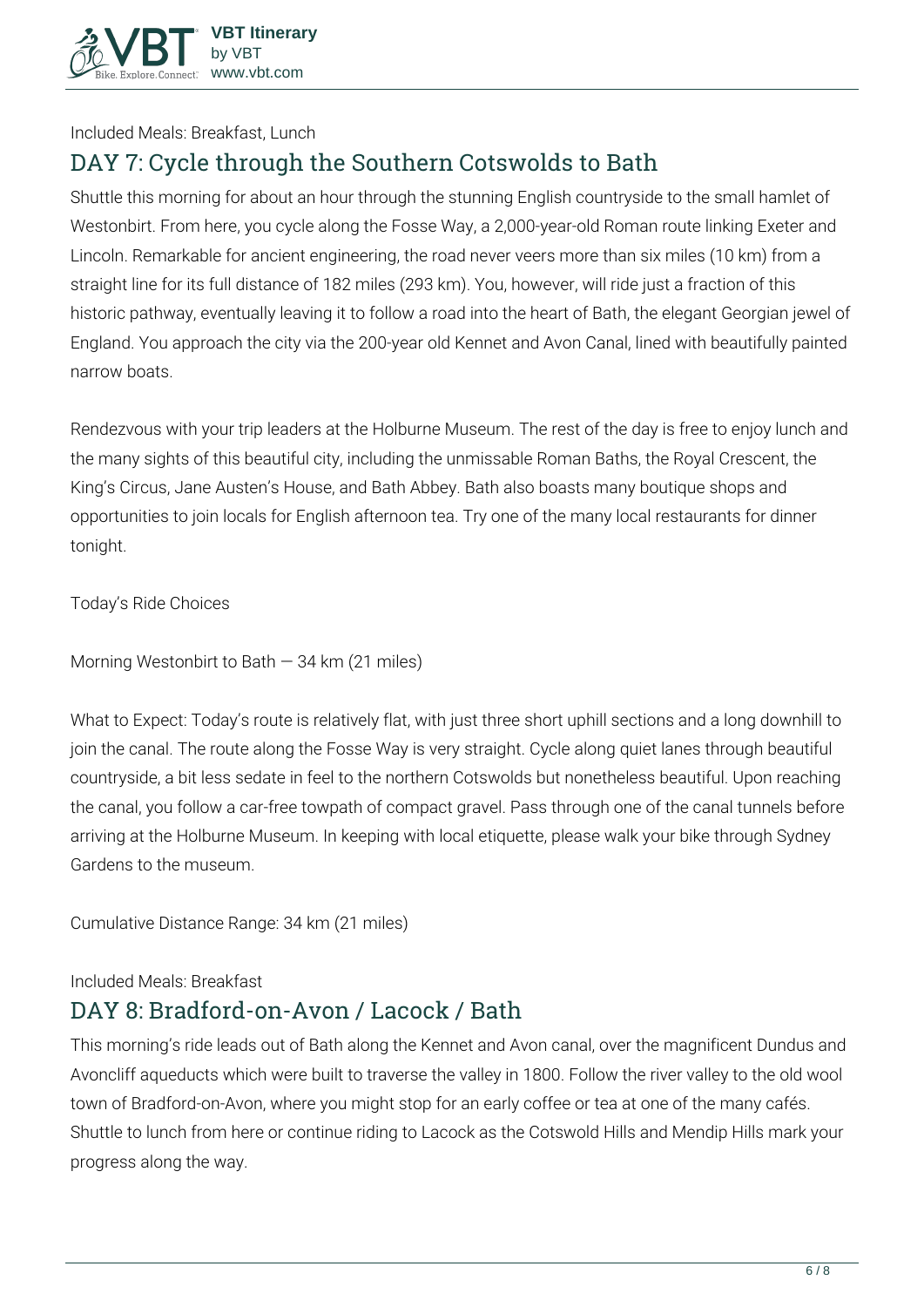

Enjoy plentiful options for lunch in Lacock. A village wholly owned by the National Trust, it was recently featured in both the Downton Abbey and Harry Potter films. Complete with a 13th-century Abbey, the village will surely charm and delight historians and gastronomes alike. Take the return shuttle to Bath or continue riding through the countryside to rejoin the canal system leading into the city. This afternoon, there'll be free time to continue your exploration of Bath or just to relax and reflect on your week. This evening, recount your memorable journey over a festive farewell dinner.

**Today's Ride Choices**

**Morning** Bath to Bradford-on-Avon — 16 km (10 miles) | Bath to Lacock — 34 km (21 miles)

**Afternoon** Lacock to Bath — 27 km (17 miles)

**What to Expect:** The beginning and end of today's ride features gentle terrain along the car-free canal system in and out of Bath. The remaining miles are more undulating and explore the scenic Cotswold countryside through small hamlets and historic villages. Enjoy the tranquility of this scenic region on your final cycling day. Again, please follow local etiquette and walk your bike through Sydney Gardens to the museum on your return to Bath.

**Cumulative Distance Range:** 16 – 61 km (10 - 38 miles)

**Included Meals:** Breakfast, Dinner

### **DAY 9: VBT Bicycling Vacation ends / Departure or begin Post-Trip Extension**

After an included breakfast, check out of the hotel, say goodbye to your trip leaders, and travel approximately two hours to London Heathrow Airport for your departing flight.

**Included Meals:** Breakfast

### **Accommodations**

May vary depending on departure date.

#### voco Oxford Spires Hotel (Day: 2)

With its lovely location beside the Thames River and amidst a lovely parkland, the Principal Oxford Spires Hotel is a comfortable haven from which to explore the City of Spires. Cotswolds stone and elegant interiors combine to create a truly welcoming space of understated luxury. Modern amenities mingle seamlessly with traditional touches in this air-conditioned hotel. Deacon's Restaurant promises fine